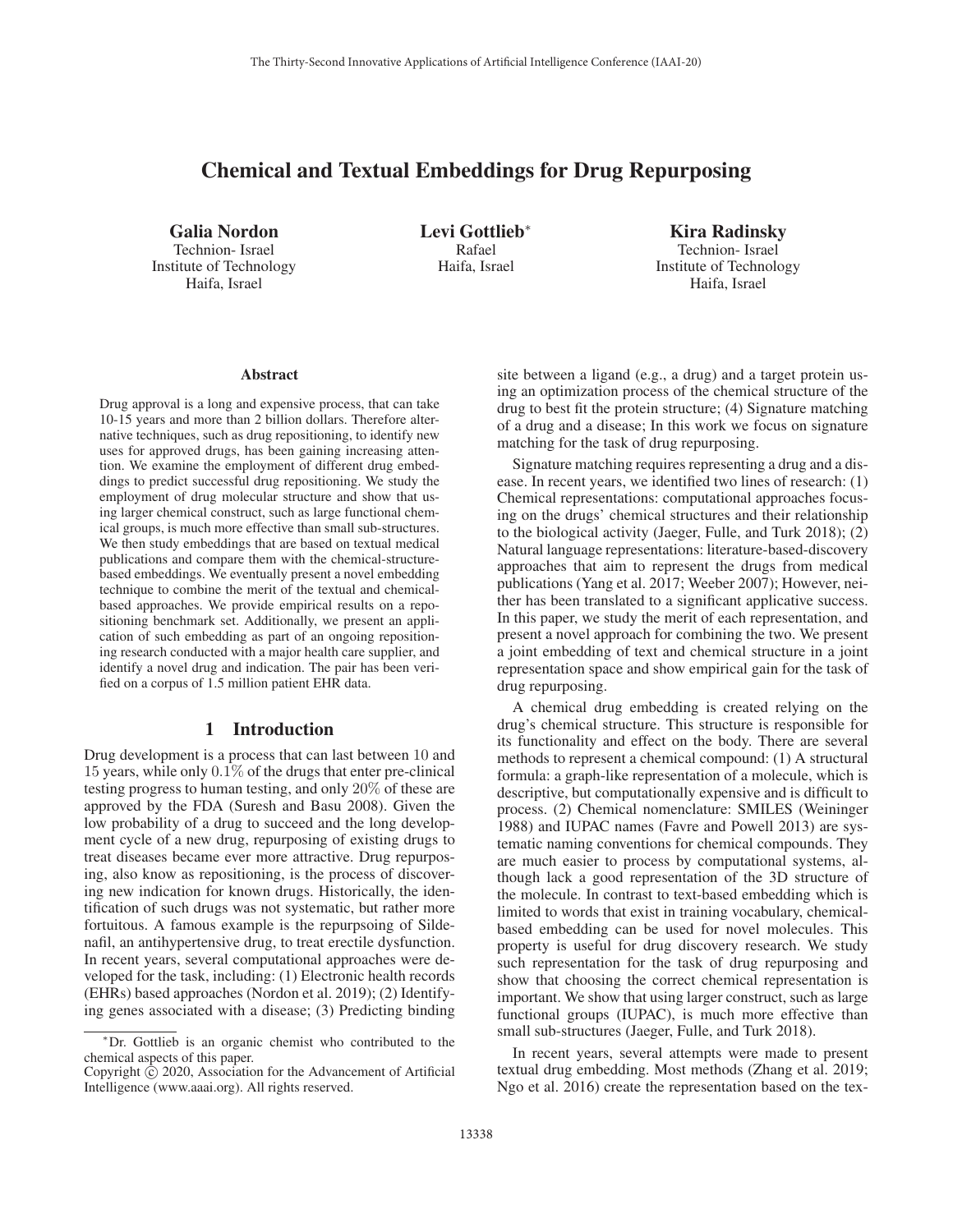

(a) Structural formula, Name, IUPAC name, and SMILES notation

Figure 1: Paracetamol Molecule

tual context of the drug as mentioned in medical literature. Algorithms such as word2vec (Mikolov et al. 2013b; De Vine et al. 2014), FastText (Bojanowski et al. 2017; Zhang et al. 2019) and Elmo (Peters et al. 2018) were shown to create useful representations in other domains. However, they are missing important factors. For example, it is not likely that the number of carbon atoms in a drug's molecule will be a differentiating factor between embeddings created based on text from general biomedical papers since these papers do not usually discuss such factors. Other chemical properties such as weight, solubility, toxicity may be more prominent but again, this is highly dependant both on the corpus being used for training (general medicine, pharmacology, organic chemistry, etc.) and also on the size and extent of the corpus. Another limitation of such embeddings is that they are limited to entities which appear in the training corpus and it is hard to use them for novel drugs. FastText mediates this problem somewhat by encoding sub-strings of each word in the corpus, hence capturing similar words that may have a very similar meaning. This is however a partial solution to the case of drugs and other chemical structures as they may have very different starting representations. For example, Acetaminophen, Parachetamol, and N- (4-hydroxyphenyl)ethanamide all refer to the same drug but are very different textually.

We study the trade-offs between the textual and chemical representations. We show that both are useful in predicting drugs to be tested for repurposing (Section 6.1). This might entail that there is a similar bias for selecting drug candidates for repurposing by researchers based on literature they read and chemical structures they study. We then present a novel embedding methodology that captures both the text context of the drugs and their chemical structure (Section 3.3). We leverage a corpus of 10562 drugs and indications tested for repositioning, and show that for the task of successfully reposition prediction, this hybrid approach yields the highest performance (Section 6.2). We then present a novel drug and indication our system identifies and verify it on a corpus of 1.5 million patient EHR data (Section 7).

# 2 Related Work

The chemical structure of drugs has been the subject of biomedical related research. Harel and Radinsky use generative models to discover novel drugs. The embeddings they

use rely on chemical structure of known drugs (prototypes). Similarly, MolGAN (De Cao and Kipf 2018) is a generative model for molecule generation. It can be used with reinforcement learning to generate molecules with desired properties. Coley et al. used a graph convolutional neural network to predict products of organic reactions. We assess the common molecular-level drug representations, and show they perform poorly in the task of drug repositioning.

Literature based discovery (Swanson 1986) has been applied successfully to the fields of medicine and biomedicine. Both using textual repositories (Swanson and Smalheiser 1999; Spangler et al. 2014; Sybrandt, Shtutman, and Safro 2017; Lally et al. 2017) and in combination with other data (Choi, Chiu, and Sontag 2016; Nordon et al. 2019). The task of biomedical word embedding has also been the subject of diverse research, Choi, Chiu, and Sontag, show that biomedical embeddings based on different sources can differ in their representation of relations between concepts.

In this work, we apply both text and chemical representations for the task of predicting which drugs will be attempted by researchers for repositioning and for the task of predicting the repositioning result. We present a methodology for combining both text and chemical representations and show its merit for the latter task.

## 3 Embedding Algorithms

We review the different embedding methodologies, which we test for the task of drug repositioning (Section 6).

## 3.1 Text-based Drug Embeddings

Text-based embedding algorithms create representation of words based on the text and context in which they appear. The Word2Vec algorithm (Mikolov et al. 2013a) creates embeddings for words in a given corpus using a model trained to predict a word given the words around it (CBOW) or to predict the words around a given word (skip-gram). The result is a representation that utilizes the word's context and has been shown to be very expressive. Generally speaking, in this embedding, both drugs and indication are represented by the words describing them in the text. We used a corpus of sentences extracted from SemMedDB(Kilicoglu et al. 2012), containing 5,814,504 sentences from PubMed titles and abstracts that have been preprocessed with Sem-Rep(Rindflesch and Fiszman 2003). The preprocessing includes a named-entity recognition step in which UMLS entities in the sentence are identified and mapped to their UMLS unique identifier (CUI). We chose to use this corpus due to this important named entity recognition step which mitigates much of the potential obscurity in the text.

# 3.2 Chemical-based Drug Embeddings

Chemical materials, including drugs can be described by their chemical structure. In these embeddings, we describe drugs based only on their molecular structure. We explore two types of common chemical embeddings:

Mol2Vec Representation. Extended Connectivity Fingerprints (ECFP) are topological sub-structures of molecules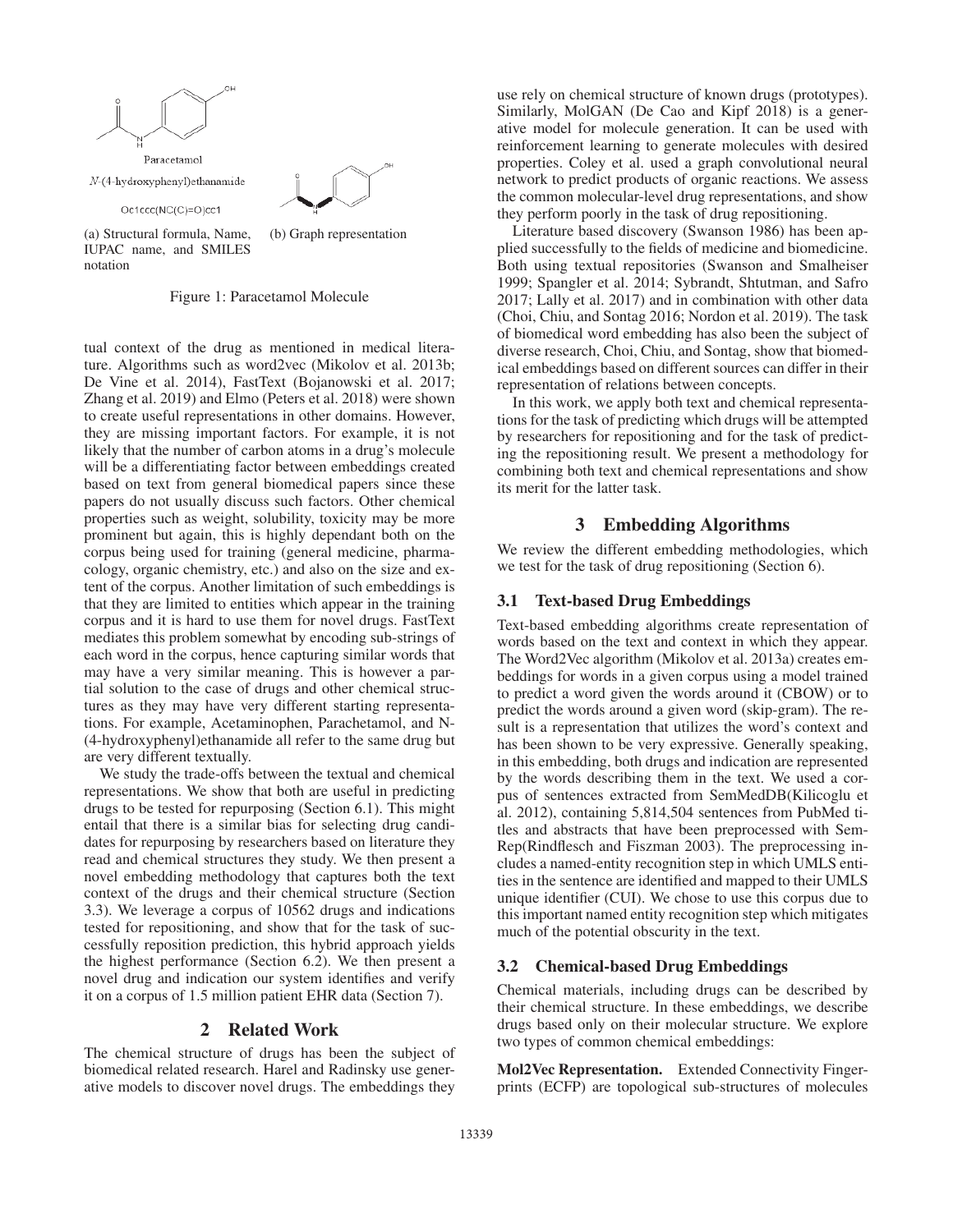that are used for measuring molecular similarity, characterising molecules etc. Consider a graph representation of a molecule as presented in Figure 1. A finger print is created starting from one vertex in the graph and traversing its surroundings with radius r. Different radii and different starting points may be used to create a set of fingerprints for a molecule. In Figure 1b, a fingerprint of radius 1 from the NH vertex is marked in bold.

Mol2vec (Jaeger, Fulle, and Turk 2018) transforms the SMILES representation of a molecule into a 'sentence' constructed of Extended Connectivity Fingerprints (Rogers and Hahn 2010). In our example, the SMILES representation of paracetamol is  $Oc1ccc(NC(C)=)cc1$ . This will be transformed into: *fingerprint(O,r=0) fingerprint(O,r=1) fingerprint(c,r=0) fingerprint(c,r=1) fingerprint(c,r=0) finger* $print(c, r=1)$ , etc. Each fingerprint is a "word" and they are ordered according to the atoms in the SMILES representation. A word2vec model is then trained on the resulting corpus to produce an embedding for each fingerprint. The molecule's embedding is an aggregate of the embeddings of its fingerprints. Mol2Vec uses radii of 0, which is the vertex itself, and 1. Our paracetamol molecule will therefore be translated into a sentence of 22 words since there are 11 atoms in the molecule (excluding hydrogen) and we construct two fingerprints for each (at radii 0 and 1).

IUPAC Representation. We suggest using an alternative chemical representation based on IUPAC names. IUPAC names are chemical nomenclature standardized by the International Union of Pure and Applied Chemistry (IUPAC). The molecule name is constructed by concatenating the names of the functional groups in the molecule, their respectful position, and spatial relations between atoms and groups. For example: the IUPAC name of Paracetamol is N-(4-hydroxyphenyl)ethanamide. It consists of three functional groups: hydroxyl, phenyl and ethanamide.

Functional groups are substructures of molecules which take part or affect the molecule's interactions. They are therefore more relevant to the material's effect. A chemical structure may be "broken" into an array of the simplest (primary) functional groups connected by linking atoms and chains. However, it is much more useful for our task not to use an assembly of the simplest functional groups but instead a higher hierarchy of building units (secondary functional groups). Using Paracetamol as an example, the hydroxyl and phenyl functions will be considered as a hydroxyphenyl unit. This representation uses larger constructs of the molecule which have a functional significance. We suggest a simple onehot encoding: each drug is represented by a vector  $v$  of length  $l$ , where  $l$  is the number of all IUPACderived functional groups in our data. We set  $v[i]=1$  if the drug contains the functional group and 0 otherwise.

## 3.3 Hybrid Model: Text and Chemical-based Drug Embeddings

The text representation carries some information about potential side effects which are not always conveyed in the chemical structure. On the other hand, the chemical structure holds deeper information about the molecule. We there-

#### Table 1: Text Corpus Example

| Processing                   | Sentence                            |  |
|------------------------------|-------------------------------------|--|
| Original sentence            | Aspirin treats pain                 |  |
| word2vec corpus              | C0004057 treats C0030193            |  |
| <b>IUPAC</b> word2vec corpus | Acetoxybenzoic acid treats C0030193 |  |



Figure 2: IUPAC-based Word2vec Illustration

fore present a hybrid model that combines the added information from the molecular structure with the expressive power of the drugs context. We refer to this method as IU-PAC word2vec.

We enable this by inserting key structural components of the chemical representation into the text. We learn the representation of the chemical substructures given the textual context along with learning the representation of the words in the text given those substructures. The final chemical structure of the drug is then constructed by combining the representations of its chemical components (using mean aggregation). Specifically, we converted each drug CUI to the functional groups derived from its IUPAC name, therefore the IUPAC based vocabulary contains mainly functional groups and UMLS CUIs (for indications). Table 1 presents and example of the texts used for training the text-based representation (Section 3.1), and the transformed texts used for training the IUPAC word2vec representation.

Figure 2 illustrates this process (using the skip-gram method). The sentence "Aspirin treats pain" is translated into the sentence "Acetoxybenzoic acid treats pain", which is then used in the prediction model. The words "Acetoxybenzoic", "treats", and "pain" are predicted based on the input word "acid".

Formally, let  $D = \{d \in C | d \text{ is a drug}\}$  be a list of drugs, and  $W = \{w \in C | w \notin D\}$  be words in a vocabulary, and  $FG = \{fg \in IUPAC(d), \forall d \in D\}$  be the set of functional chemical groups. For a given corpus  $C$  we define:  $A = W \cup FG$ . The objective of the skip-gram model for our new corpus containing chemical structures is therefore given in Equation 1 by:

$$
\frac{1}{T} \sum_{t=1}^{T} \sum_{-c \le j \le c, j \ne 0} \log p(a_{t+j}|a_t), \forall a \in A \tag{1}
$$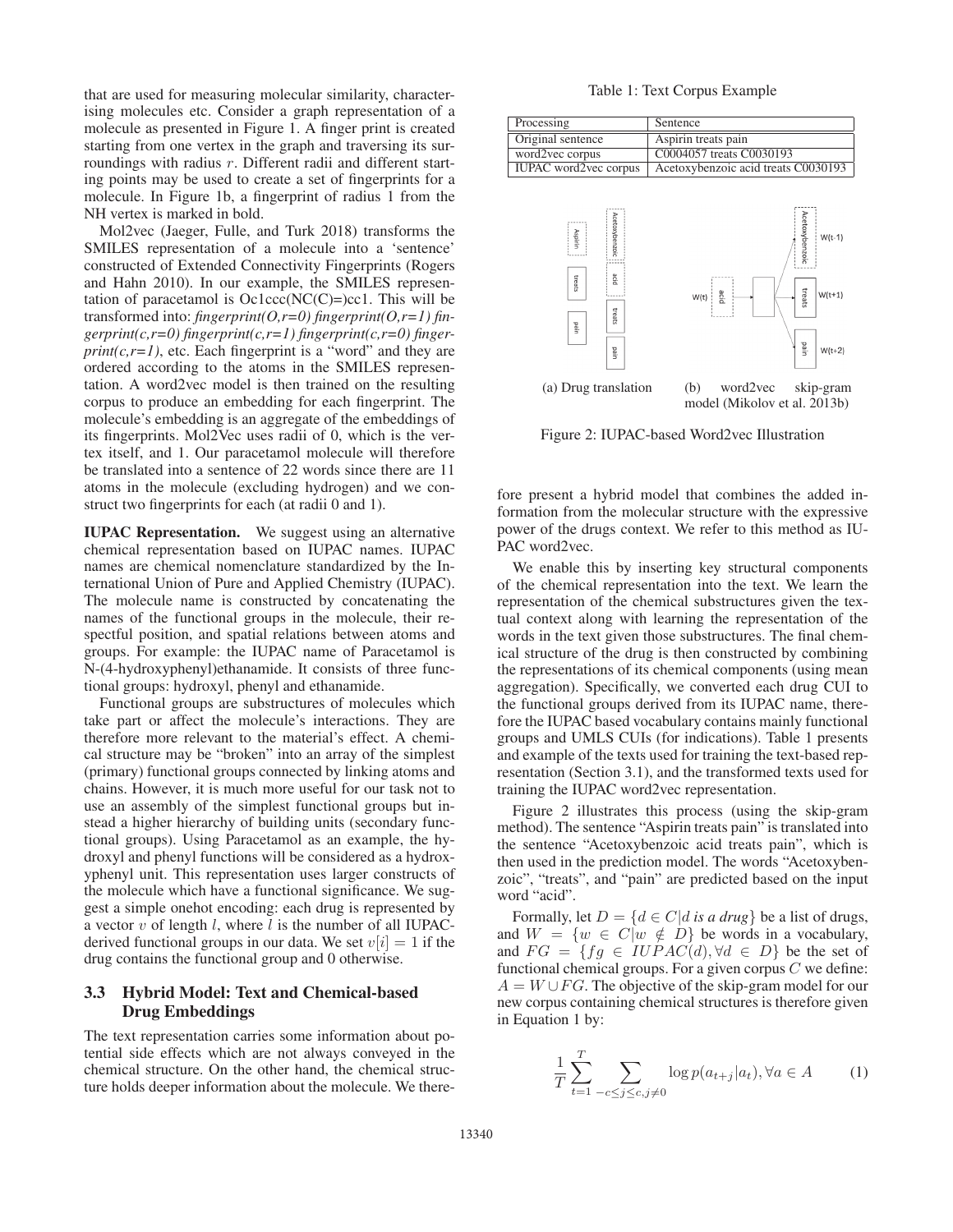The softmax function is defined as:

$$
p(a_O, a_I) = \frac{\exp(v'_{a_O}^T v_{a_I})}{\sum_{a=1}^A \exp(v'^T_a v_{a_I})}
$$
(2)

where  $v_a$  and  $v'_a$  are the input and output vectors representing  $a$  and  $A$  is the number and functional groups derived from drug names in the vocabulary. As in (Mikolov et al. 2013b), negative sampling is used for complexity efficiency, and defined by the following objective:

$$
\log \sigma(v_{a_O}^{\prime T} v_{a_I}) + \sum_{i=1}^{k} E_{a_i \sim P_n(a)} [\log \sigma(-v_{a_i}^{\prime T} v_{a_I})] \qquad (3)
$$

## 4 Dataset

RepoDB (Brown and Patel 2017) is a dataset developed as a benchmark for computational repurposing tasks. Based on ClinicalTrials.gov and DrugCentral<sup>1</sup>, it contains pairs of drugs and indications. For each pair a status is provided: approved, terminated, withdrawn, or suspended. We differentiate between the status approved and the other three status which we collectively treat as unapproved. RepoDB contains 10562 such pairs, out of which 6677 are approved. Indications are identified using the UMLS CUIs and drugs using their DrugCentral id. We further map drug id to UMLS CUI and translate the drug to its IUPAC name. We retrieved the UMLS CUI for each drug in RepoDB using UMLS REST Api<sup>2</sup>. We retrieved the IUPAC name for each CUI using the NCI/CADD Chemical Identifier Resolver<sup>3</sup>.

Date of status is not contained in the dataset. For our tasks, we add date of status by using the first date the two terms were mentioned together in a paper abstract on PubMed.

The data set contains 2074 unique indications with varying frequencies. The indications differ between status: there are 1229 unique indications with status approved, 1014 indications that are not approved, and only 169 unique indications that appear with both status approved or not approved in the data set. For drugs we see a similar dispersion. Out of 1572 unique drugs there are 1519 approved and 463 not approved. Only 410 unique drugs appear in the dataset with both status approved and not approved. In order to mitigate this bias, we limit the dataset to indications for which there are examples both in the approved and the unapproved groups. The resulting data set consists of 1290 pairs. We label each approved drug-indication pair as true and pairs with any other status (terminated, withdrawn or suspended) as false.

## 5 Empirical Evaluation

Our evaluation consists of two parts. First we create the four embedding models discussed in Section 3. Then, we use the RepoDB dataset to train simple models for two tasks: (1) Predict the results of a drug (re)purposing task; (2) Predict whether a drug (re)purposing task will be explored.

We use the same dataset to train and test our models. Minor differences between model datasets may accrue due to local missing information. For example: if a SMILES representation is missing or faulted, mol2vec embedding for that drug will be missing and the specific data point will be discarded.

## 5.1 Task 1: Predicting Drug Repurpose Study

Drug approval is a long and expensive process. The decision to initiate it is not taken lightly, considering various technical, scientific and financial aspects. Both the drugs being examined and the indications for which they are tested may be influenced by limitations of technology, recent discoveries, funding and facilities, and possibly even research trends. We therefore choose our first prediction task to be predicting whether a drug-indication pair will appear in RepoDB, regardless of the outcome. For this task, true pairs are pairs that appear in the RepoDB data set and false pairs are pairs which do not appear in it. We create false pairs by sampling from the drugs and indications in RepoDB, thus imitating their distribution in the real data. We experimented on several embedding sizes (on a external validation set), and as the dataset is small, the best performing word2vec embeddings was set to length 20. Similarly, for the IUPAC one hot embedding we set the dimensions of the onehot vector to 100 using PCA. For both, we train a simple neural network with one hidden layer. We train our networks on 80% of the data and test on 20%.

#### 5.2 Task 2: Predicting Drug Repurpose Success

We train a simple neural network to classify between approved and unapproved pairs. As a training set, we used the data approved up to a cutoff year, and the test set is the data after that cutoff year. We tested three possible values for cutoff year: 2014,2000, and 1990. Naturally, the size of the training set increases with the years and the size of the test set decreases. The sizes of the training set ranges from 700 pairs in 2014 to 300 pairs in 1990 while the test set sizes ranges from 16 in 2014 to 350 in 1990. We use the same simple networks as described in Section 5.1

### 6 Results

#### 6.1 Task 1: Predicting Drug Repurpose Study

Table 2 presents the average ROC AUC for 10 experiments. Overall, the onehot IUPAC and text word2vec embeddings give significantly better results than the two versions of IUPAC-based words2vec and mol2vec embeddings. We assume the significant difference  $(4\sigma)$  between the results in line 1 and 4 stems from the difference in drug embedding (as both have identical embeddings for indications), supporting our hypothesis that larger functional groups as expressed in IUPAC names are more effective than molecular fingerprints for our task. In fact, our results show that text word2vec embedding of drugs is superior to mol2vec  $(1.9\sigma)$ . Onehot IU-PAC is superior to both versions of IUPAC-based word2vec  $(3.12\sigma)$ , suggesting that for this task, a hybrid representation for drugs is sub-optimal.

<sup>1</sup> http://drugcentral.org/

<sup>2</sup> https://documentation.uts.nlm.nih.gov/rest/home.html

<sup>3</sup> https://cactus.nci.nih.gov/chemical/structure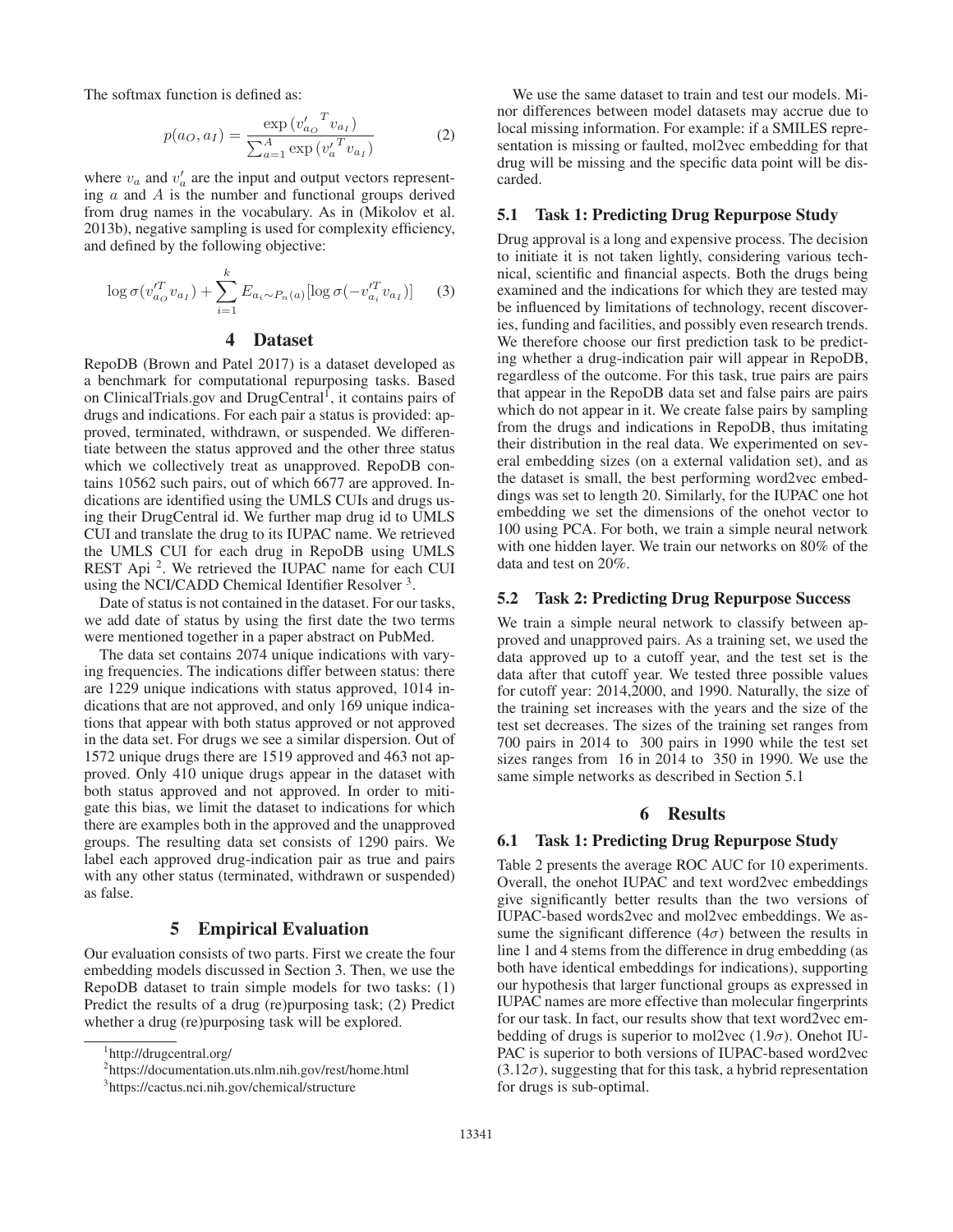| Embedding             | ROC AUC | std        |
|-----------------------|---------|------------|
| onehot IUPAC          | 0.75    | $\pm 0.01$ |
| word2yec              | 0.70    | $\pm 0.03$ |
| <b>IUPAC</b> word2vec | 0.65    | $\pm 0.03$ |
| mol2vec               | 0.62    | $\pm 0.03$ |
|                       |         |            |

Table 2: Drug Study Prediction (AUC)

Table 3: Drug Reurposing Prediction (AUC)

| Cut year | <b>IUPAC</b> one hot | w2v             | IUPAC $w2v$   | m2v             |
|----------|----------------------|-----------------|---------------|-----------------|
| 2014     | $0.73 + 0.04$        | $0.7 + 0.05$    | $0.84 + 0.03$ | $0.76 \pm 0.05$ |
| 2000     | $0.70 + 0.01$        | $0.63 + 0.01$   | $0.72 + 0.02$ | $0.6 + 0.01$    |
| 1990     | $0.64 \pm 0.01$      | $0.52 \pm 0.01$ | $0.7 + 0.02$  | $0.6 \pm 0.01$  |
|          |                      |                 |               |                 |

## 6.2 Task 2: Predicting Drug Repurpose Success)

Table 3 summarizes the results. As mentioned in Section 5.2, cutting the data at year 2014 produces the largest training set but a very small test set (16 to 29 examples). Cutting the data at year 1990 produces a training set and test set that are roughly the same size. We therefore focus on the experiment where the data is cut at year 2000, in this case the test set size is roughly 20% of the size of the training set.

We observe that IUPAC-based embeddings (onehot or word2vec) are superior. Mol2vec embeddings achieved comparable results to text-word2vec embeddings, although their drug embeddings are based on completely different datasets – text for word2vec and molecular fingerprints for mol2vec. A possible explanation for this result is that the classification model relies on the indication information for these cases. The hybrid IUPAC-based word2vec reaches the highest performance. We suggest that the superior performance is due to its more expressive representation of drugs. This allows the prediction model to use drug embeddings along side indication embeddings for its predictions. It is generally believed that text-based embedding of concepts is useful due to the fact that it utilizes the context of each word. In this example, we see that this might not be the best solution. The embedding based of pure chemical structure represented as IUPAC is superior.

## 7 Application: The Case of Doxazosine

One of the interesting applicative aspects of our finding is the ability to embed novel molecules using their IUPAC representation and use this embedding in machine learning task. We wish to test this and identify a new indication for a drug.

We received access electronic health records (EHR) collected for over 10 years from patients of a prominent health care provider in Israel. The data contains prescription purchases, diagnosis, demographic data, measurements and lab test results for more than 1.5M patients over these years. We select the Diabetes indication, as it has enough patient records and the disease improvement can be measured based on EHR data (such as blood tests). We apply our algorithms on pairs of drugs and the diabetes indication.

We wish to test whether patients taking the drugs ranked high by our system, indeed got better – i.e., their diabetes Hemoglobin A1C (HbA1c) values improved. In an attempt

to eliminate as much patient variability among drug choices, we used propensity score matching (Rosenbaum and Rubin 1983) to examine whether a specific drug treatment achieved independently higher success rates. We used the following patient characteristics for the matching: DM-2 drug treatment, weight, age, BMI and smoking status. Re-sampling was allowed in the matching process. Patients with HgA1c levels higher than 6.5 were classified as successful treatment. In this section, we present a qualitative example for one such drug, which was explored by our partners in the medical center and verified.

Alpha 1 blockers are currently used for treatment of benign prostatic hyperplasia and were found to be correlated with improvement in type 2 diabetes ( $p < 0.01$  in groups of over 200 patients). Doxazosine is an alpha 1 blocker. It does not appear in the repoDB dataset. Hence, for the scope of our experiment it is considered a novel drug. The IUPAC name of the drug is: *(RS)-2-[4-(2,3- Dihydro-1,4-benzodioxine-2-carbonyl)piperazin-1-yl]-*

*6,7-dimethoxyquinazolin-4-amine*. We create a onehot IUPAdoxazosineC embedding for doxazosine using the functional groups from its name: *Dihydro, benzodioxine, carbonyl, piperazin, yl, dimethoxyquinazolin, amine*.

Comparing a sub-group of patients from the above that was additionally treated with alpha1 blockers (for benign prostate hyperplasia) with a matched group of patients that did not receive alpha blockers showed highly significant success rates for the treated group: 61% success rate for treated group and 53% success for untreated group. A chi-squared test with p-value 0.0004 and test statistic of 16.7. The groups were matched using propensity score matching. The treated group contained 1356 patients and the untreated group contains 1221 patients.

We look at the result of the classifier for predicting drug repurpose success for the pair doxazosine- non-insulin dependant diabetes and get a positive score (0.85). That is, our model predicts with high confidence that doxazosine will be successfully repurposed for treatment of non-insulin dependant diabetes. Interestingly, the result for predicting drug repurpose study for the same pair is rather low (0.27) indicating that the study of this drug for the treatment of non-insulin dependant diabetes is less likely to be conducted.

#### 8 Conclusion

In this paper, we compared drug embeddings based on text, chemical structure and a combination of both in regards to two drug (re)positioning tasks. We show that embeddings based on chemical representations are as good as and sometimes better than text based embeddings. We further show that choosing the right chemical representation is crucial as using large functional group is superior to small, nonfunctional structures such as extended connectivity fingerprints. We show that the novel approach presented in this paper for combining textual and chemical representation is significantly better in the predicting repurpose success. Finally, we present a qualitative example of an immediate application of these results as the ability to embed novel molecules using their IUPAC representation and use this embedding in machine learning tasks. We plan to further combine this